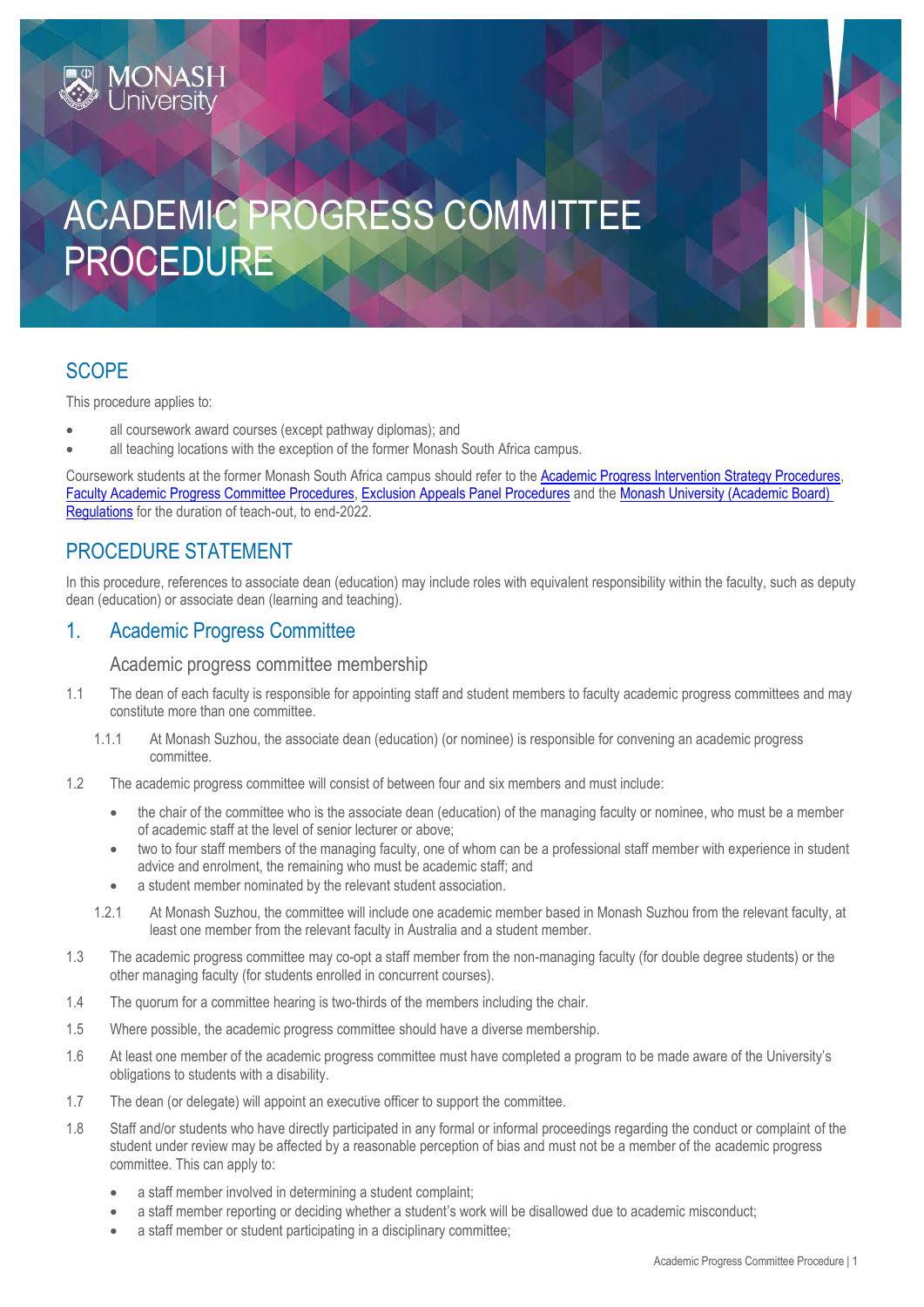- a staff member who refers a student to a disciplinary committee; and
- a member of the student association involved in a student complaint or disciplinary matter.
- 1.9 A staff member or student who has been the subject of a formal complaint made by the student under review must not serve as an academic progress committee member in any hearing relating to that student.
- 1.10 A staff or student committee member who may be affected by a reasonable perception of bias must inform the executive officer.
- 1.11 Where the dean (or delegate) refers the student to an academic progress committee hearing, the dean (or delegate) cannot be a member of that committee.

## Student membership

- 1.12 Each year, faculties will seek nominations for academic progress committee membership from relevant Monash student organisations. Where appropriate, the faculty can seek undergraduate and postgraduate nominations.
- 1.13 The student attending a hearing can choose not to have a student member on the committee. In these cases, the student will be heard by a committee comprised of staff members only.
- 1.14 Where a student member of the academic progress committee cannot attend due to unforeseen circumstances, the hearing can proceed if the student under review agrees to the hearing being held in the absence of a student member.
- 1.15 Where the student under review has requested that the student member not attend or has agreed to the student member's absence, that academic progress committee retains the authority to exclude the student, where appropriate.

# 2. Conducting an academic progress committee hearing

## Objection to a panel member

- 2.1 The student can object to any academic progress committee members hearing their case (e.g. on the grounds of actual bias or reasonable perception of bias). The objection and reasons for the objection must be submitted in writing to the executive officer within four working days of the student receiving the notice.
- 2.2 The academic progress committee chair will determine the objection. Where the student has an objection against the chair hearing the case, the dean or nominee will determine the objection.
	- 2.2.1 An objection will be upheld if they are satisfied that there is actual bias or reasonable perception of bias. The academic progress committee chair (or dean or nominee) will direct that a substitute panel member be appointed.
	- 2.2.2 If the objection is dismissed, the hearing will proceed.
- 2.3 The student will be informed of the outcome of the objection at least two working days before the hearing. If the objection is not determined before the hearing date, the hearing will be delayed.

#### Considering available evidence

- 2.4 When determining whether a student can continue their enrolment, the academic progress committee will consider:
	- the information provided when the student responded to the notice and any supporting evidence (such as medical or psychological reports);
	- the student's unit results and academic progress to date;
	- the student's likelihood of successfully completing the course within the maximum duration;
	- responses to any previous academic progress processes, including academic performance support meeting invitations and recommendations or conditions made;
	- any factors relevant to the likelihood the student will successfully complete their course/s; and
	- the outcome of any review of the student's ongoing eligibility for a Commonwealth Supported Place and/or accessing a HELP loan.
- 2.5 In making its decision, the committee will consider the student's entire Monash academic record. Where a hearing takes place in a subsequent teaching period, this includes considering the student's enrolment in the current teaching period.
- 2.6 The academic progress committee may seek more details about any matters referred to in the student response and the documentation provided.
- 2.7 The academic progress committee may seek advice or reports from staff members who are not members of the committee.
- 2.8 Copies of any Monash documents that the academic progress committee may consider will be provided to the student at least two working days before the hearing to allow the student to provide a written or oral response to these documents.
- 2.9 Students attending a hearing are entitled to make a written submission and be heard personally. The student may submit additional written evidence up to two working days before the academic progress committee hearing date. If the documentation is not available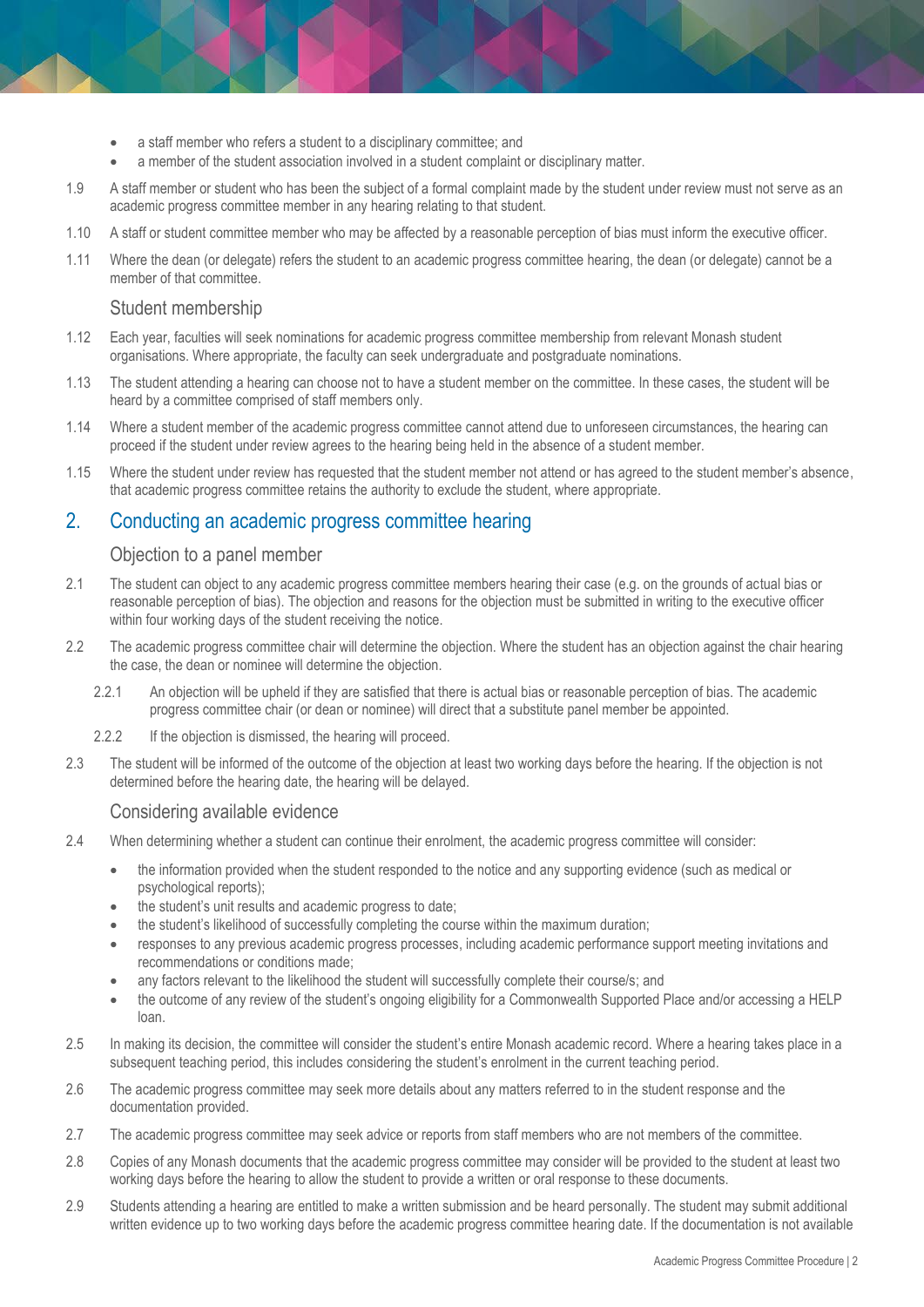until after this due date, the student must request permission (which must not be unreasonably withheld) to submit further evidence at the hearing.

## Disciplinary proceedings

- 2.10 The outcomes of any disciplinary proceedings can be disclosed to an academic progress committee on its request.
- 2.11 The committee must not place unnecessary emphasis on discipline matters or reconsider the findings or penalty imposed; however, academic misconduct can be considered relevant to a student's progress or overall ability to undertake their studies.
- 2.12 Where the student has a pending disciplinary hearing, the academic progress committee hearing may need to be delayed until the outcome of the disciplinary hearing has been determined.

#### The academic progress committee hearing

- 2.13 The academic progress committee hearing will normally be held at the student's enrolled campus. Alternative arrangements will be made by the managing faculty for students whose mode of study does not require them to be on campus.
- 2.14 The hearing will be conducted in English.
- 2.15 The committee may adjourn the hearing if it decides that further advice, information or assistance are necessary to hear and determine the case, or if a hearing held via teleconference or videoconference is impacted by a poor connection.
	- 2.15.1 Where the hearing is adjourned. a new date should be agreed with the student. If an agreement cannot be reached, 10 working days' notice of the new hearing date must be given.
- 2.16 The student can ask the chair to adjourn the hearing due to exceptional circumstances beyond the student's control. Any requests must be made in writing prior to the hearing date or at the beginning of the hearing. Where relevant, the student is required to provide evidence (e.g. medical certificate) of the 'exceptional circumstances' to the executive officer within three working days before or after the hearing date.
	- 2.16.1 Where the evidence is provided, the hearing can be rescheduled.
	- 2.16.2 Where the evidence is required but not provided, the hearing will be heard in the student's absence.
- 2.17 Exceptional circumstances beyond the student's control include:
	- **•** serious illness requiring hospitalisation:
	- death of a close family member or person with whom the student has had a significant relationship;
	- major political upheaval or natural disaster in the student's home country;
	- **e** emergency travel to their home country; and
	- another incident of equivalent seriousness.
- 2.18 The executive officer will take minutes of the committee hearing and record the decision.

#### Student support person

- 2.19 Students may be accompanied and assisted, but not represented, by one support person at the academic progress committee hearing including:
	- a student of the University;
	- a member of staff of the University;
	- a member of staff of a recognised Monash student association, or
	- a close family member or friend of the student.
	- 2.19.1 A student at Monash University Malaysia may be accompanied, assisted and represented by an employee or student of Monash University Malaysia [Monash University (Academic Board) Regulations 37A(5)(a)].
- 2.20 Students must provide the details of any support person not listed in section 2.18 to the executive officer at least two working days before the hearing and ask permission for that support person to attend the hearing.
- 2.21 The support person can prompt the student at the hearing, but can only address members at the hearing at the invitation of the chair.

#### Student attendance

- 2.22 Students who do not attend the academic progress committee hearing will have their academic progress assessed and the outcome determined in their absence.
- 2.23 Students who are unable to physically attend the academic progress committee hearing can request to attend the hearing via teleconference or videoconference using [a Monash-approved IT service,](https://www.intranet.monash/esolutions/security/approved-services/_nocache) for approval by the chair.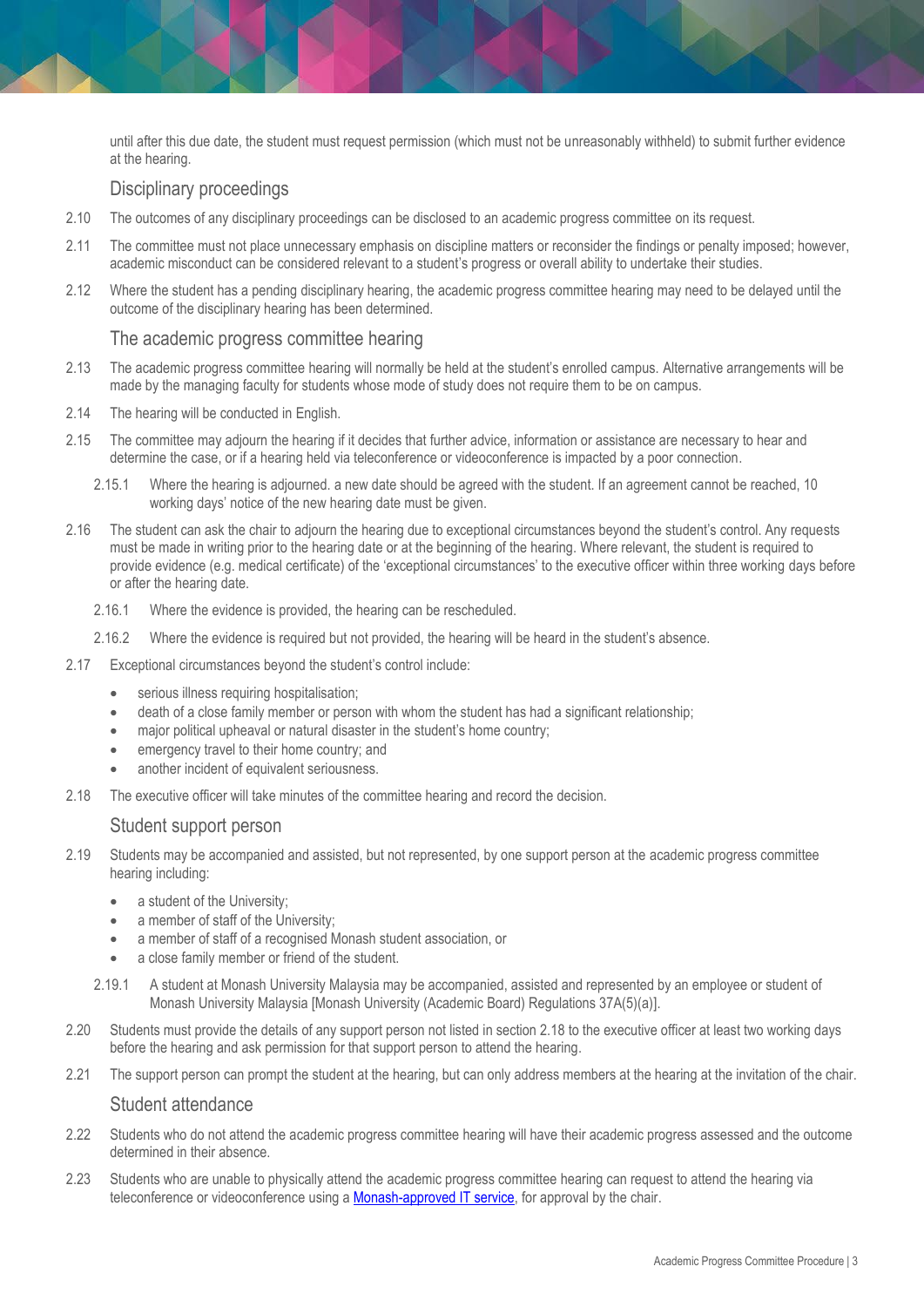## Transferring courses

- 2.24 Students wishing to transfer to another course must obtain written permission from the managing faculty of that course before the scheduled time of the hearing. If granted, the student must provide the executive officer with a copy of this written permission.
- 2.25 Before the hearing, the executive officer of the managing faculty will obtain from the non-managing faculty details of whether the student's progress would permit them to continue in that degree as a single degree and, if so, whether the dean of the non-managing faculty is agreeable to this option and any conditions that must be applied if this option is pursued.

#### Discontinuing from the course

- 2.26 Before the hearing starts, the committee will offer the student the opportunity to speak with their support person to decide whether to discontinue from their course or to allow the academic progress committee to hear and determine the outcome.
- 2.27 At any time during the hearing and before the academic progress committee adjourns to decide the case, the committee must adjourn for a short period to give the student an opportunity to speak with their support person privately to discuss their options, including the option to discontinue from their course or to request an alternative exit (if eligible).
- 2.28 The academic progress committee can adjourn the hearing to a later time or date to allow the student time to consider their options. The chair will explain the purpose of the adjournment and outline the student's options, which may include discontinuation or course transfer before a decision is made.
- 2.29 An adjourned academic progress committee hearing must reconvene with the same chair and membership, as far as practicable.

## 3. The decision of an academic progress committee hearing

- 3.1 Following a hearing, the academic progress committee can decide to:
	- allow the student to remain enrolled without conditions;
	- allow the student to remain enrolled with conditions:
	- recommend actions to be taken by the student (see 3.2); or
	- exclude the student from their course of study.

#### Recommended actions

- 3.2 The academic progress committee can recommend actions to be taken by the student to support their academic progress, such as:
	- taking a period of intermission;
	- seek support from University Support Services such as professional medical or counselling assistance; or
	- considering options for a course transfer or an alternative exit award.

#### Enrolment conditions

- 3.3 The academic progress committee can set conditions on the student's enrolment to support the student's academic progress.
- 3.4 In determining enrolment conditions, the committee must consider the student's individual circumstances, including:
	- the minimum enrolment requirements for students who receive government benefits, as disclosed in the student response (e.g. youth allowance); and
	- the right to remain in the country of study (e.g. student visa).

#### Exclusion from the course of study

- 3.5 An academic progress committee can only exclude a student at a hearing where a student member is present, except as described in section 1.14 of this procedure.
- 3.6 The academic progress committee must exclude a student if the student is unable to meet a compulsory course requirement.
- 3.7 The academic progress committee can exclude a student if they are not satisfied that the student can successfully complete their course within the maximum duration. The committee will consider:
	- the maximum course duration;
	- the student's academic performance;
	- the student's unsatisfactory academic performance relative to their course, including the number and nature of failed units (including compulsory units and the level of difficulty);
	- actions the student has taken to improve their performance, including their fulfilment of any enrolment conditions;
	- the viability of the student's plan to address the factors negatively affecting their academic progress; and
	- the student's responses (or lack of response) to the online academic progress assessment tool.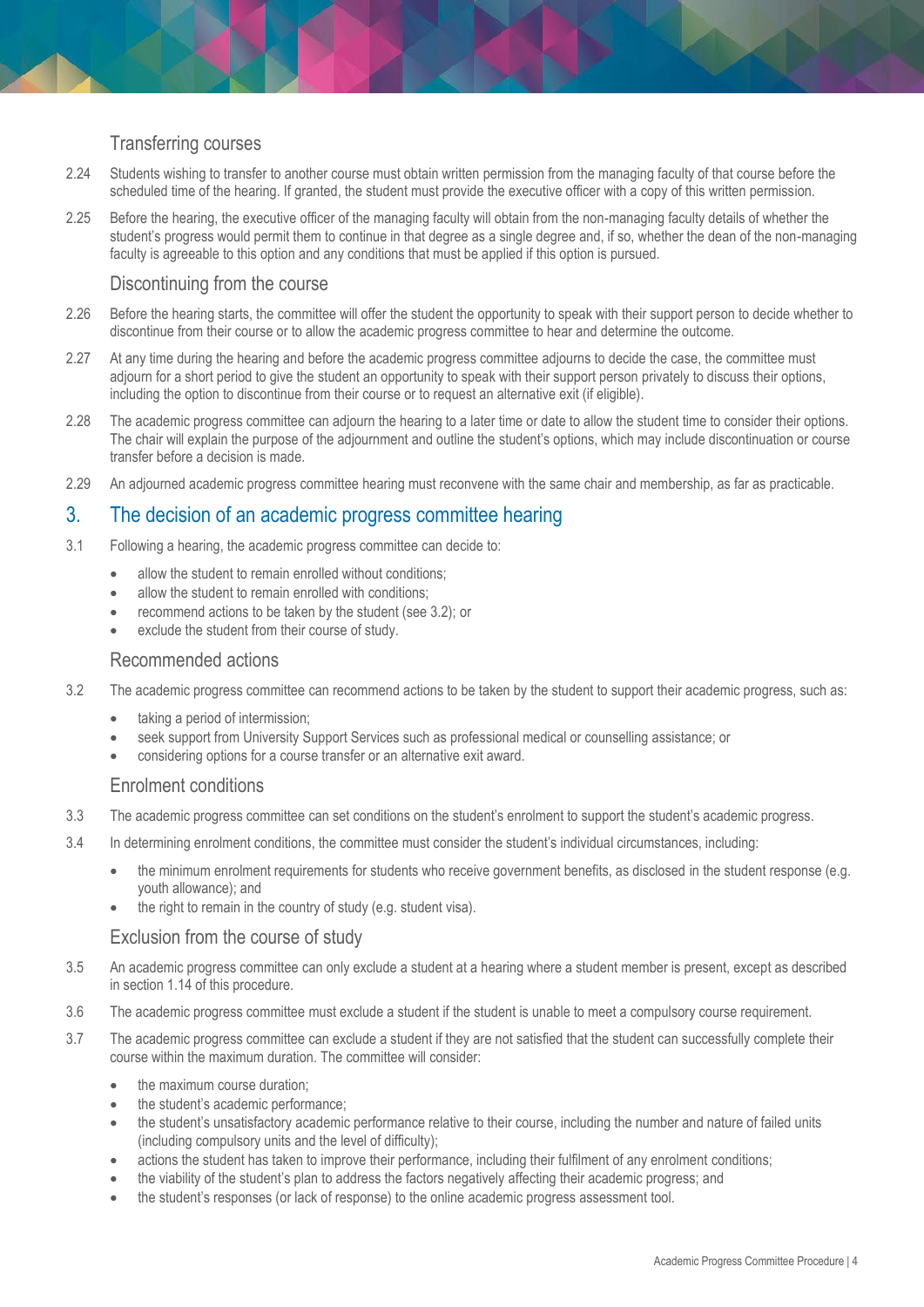- 3.8 If the academic progress committee decides to exclude the student, it must advise the student at the conclusion of the hearing (where the student is present), unless there are compelling reasons not to do so. The chair must outline the decision and reasons for the decision to the student, and provide appropriate referral to support services.
- 3.9 For double degree students, the academic progress committee can decide to exclude the student from both degrees unless the student has been permitted to enrol in a single degree by the dean of the degree faculty and subject to any enrolment conditions set by that dean.
- 3.10 Unless a student has had a successful appeal, the student cannot discontinue, request an alternative exit award or transfer to another course after an academic progress committee has excluded them from their course of study.
	- 3.10.1 The faculty must ensure that students are aware of their eligibility for, and are provided with an opportunity to request, an alternative exit award if they have met the requirements of the exit award as specified in the Handbook and prior to any decision of exclusion being made by an academic progress committee (e.g. during the brief adjournment).
	- 3.10.2 The dean must grant an alternative exit where the student meets the requirements published in the Handbook for the year the student commenced the course. This does not apply if there are discipline proceedings in progress, unless the Vice-Chancellor otherwise directs it [see Monash University (Vice Chancellor) Regulations, regulation 11(c)].
- 3.11 A student who has been excluded may apply for admission at any time to another faculty or the faculty from which they were excluded. The application will be considered according to the normal selection criteria and in competition with other applicants (see [Admission to Coursework Courses and Units Procedure\)](https://publicpolicydms.monash.edu/Monash/documents/1935750).
	- 3.11.1 The student's full academic record, including their exclusion, will be considered when their course application is assessed.
- 3.12 The process for appealing an exclusion decision is set out in th[e Exclusion Appeals Procedure.](https://publicpolicydms.monash.edu/Monash/documents/1935799)

# 4. Communicating the outcome: notice of decision

- 4.1 The notice of decision will be sent to the student within 10 working days from the date of decision (including where the student did not attend the academic progress committee hearing).
- 4.2 The student may request a copy of the hearing record from the executive officer within 10 working days of the hearing. This must be provided to the student within five working days of the request.

#### Review of enrolment conditions

- 4.3 Where new information becomes available, which was not previously and reasonably available to the student prior to the enrolment conditions being set, and which would have the potential to affect the conditions imposed, the student can apply for a review of the conditions set on their enrolment.
- 4.4 The review application must be submitted to the managing faculty within 10 working days of the deemed delivery date of the notice of decision, and include the details of the new and relevant information.
- 4.5 The dean (or delegate) will consider the enrolment conditions set, the new information provided, and respond to the review application within five working days.
- 4.6 The dean (or delegate) will either:
	- dismiss the review application, in which case the original conditions on enrolment will remain;
	- set new conditions on enrolment; or
	- allow the student to continue their enrolment with no conditions.

## 5. Recording academic progress committee outcomes

- 5.1 The faculty will process the outcome of academic progress committee decisions in the student management system within 10 working days of the decision.
- 5.2 Any student encumbrances must not be applied in the student management system until:
	- the timeframe for the appeal to be submitted has passed; or
	- any appeal is finally determined; or
	- any academic progress committee re-hearing is finally determined.

# 6. Reporting

6.1 The Deputy Vice-Chancellor (Education) or nominee is responsible for submitting a biannual academic progress report to the University Education Committee and Academic Board, highlighting trends in risk levels, student progression and the effectiveness of tools, to inform continuous improvement of the approach to academic progress at the University.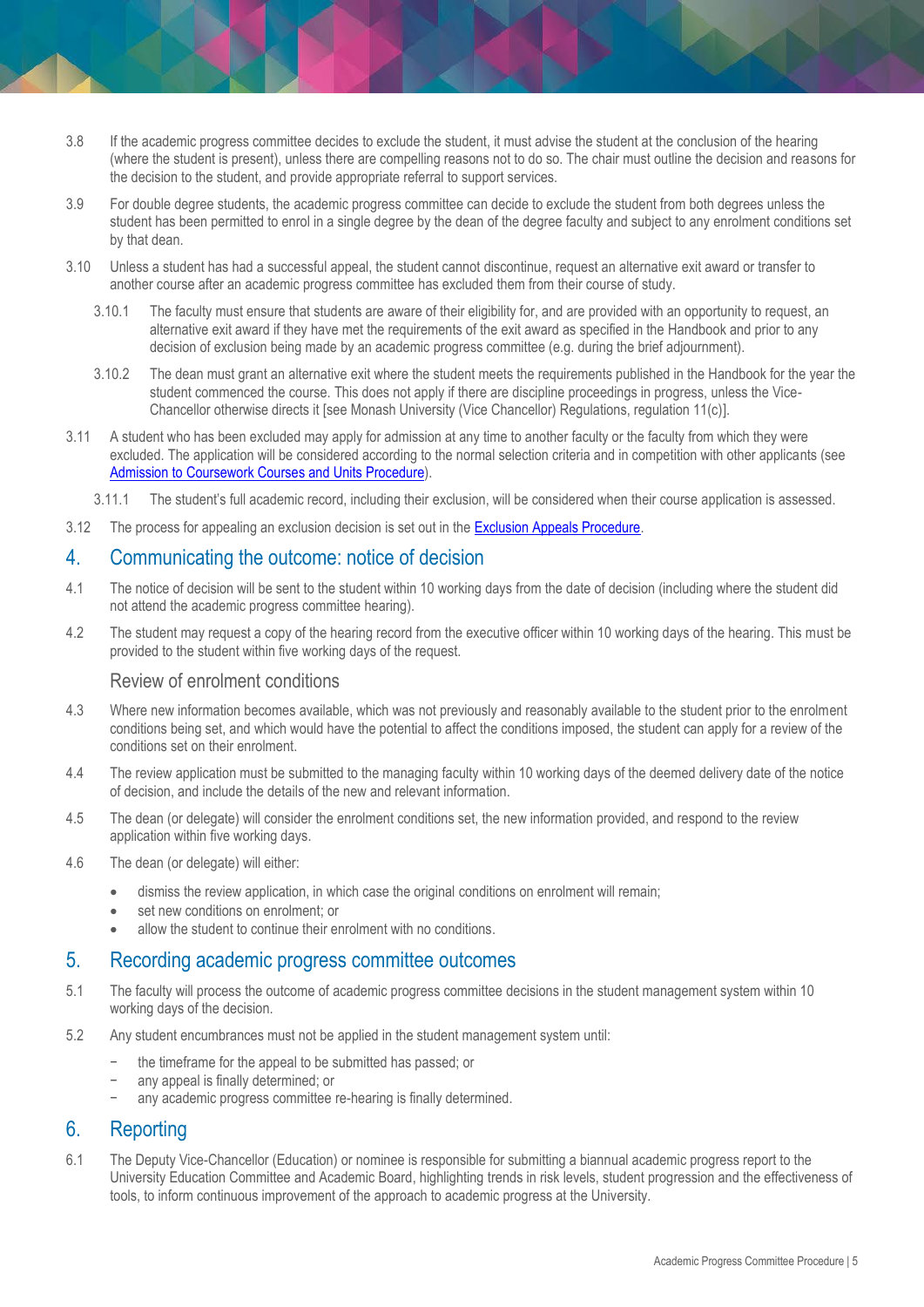# **DEFINITIONS**

| Academic progress                      | Means by which students meet the academic requirements of their course and progress to course<br>completion                                                                                                                                                                                                                      |
|----------------------------------------|----------------------------------------------------------------------------------------------------------------------------------------------------------------------------------------------------------------------------------------------------------------------------------------------------------------------------------|
| Academic progress<br>committee         | The committee responsible for reviewing students' academic progress and determining whether they can<br>continue their enrolment at the University.                                                                                                                                                                              |
| Academic progress<br>committee hearing | The formal meeting at which students' academic progress is reviewed and determinations made on<br>whether they can continue their enrolment at the University.                                                                                                                                                                   |
| Deemed delivery date                   | The date a notice is deemed to have been delivered to the student after applying the delivery times set out<br>in regulation 37 of the Monash University (Academic Board) Regulations.                                                                                                                                           |
| <b>Enrolment conditions</b>            | Enrolment conditions are mandatory conditions that can be applied in subsequent academic progress<br>review periods to a student's unit or course enrolment. Compliance with enrolment conditions can be taken<br>into consideration by the academic progress committee when considering exclusion.<br>Enrolment conditions can: |
|                                        | limit the number of credit points a student can enrol in in a specific teaching period/s; and/or<br>$\bullet$<br>specify or limit the type of units that can be enrolled in.<br>$\bullet$                                                                                                                                        |
| Handbook                               | A handbook published annually by the University specifying courses of study and units of study to or in<br>which students may be admitted or enrolled during the year for which it is published.                                                                                                                                 |
| <b>Managing faculty</b>                | The faculty assigned responsibility for coordinating administrative matters for a course (including but not<br>restricted to admission, enrolment, course advice, academic progress and academic referral). For double<br>degree courses the managing faculty is as specified in the University Handbook.                        |
| Notice of decision                     | A notice that formally advises the student of the outcome of the academic progress committee hearing, the<br>reasons for the decision and any right to appeal                                                                                                                                                                    |
| Perception of bias                     | Refers to a reasonable perception of bias on the part of an academic progress committee member. Such a<br>reasonable perception can exist where the person has a closed mind to the student's circumstances or<br>has pre-judged the case or is influenced by personal factors in deciding the student's case.                   |
| <b>Working day</b>                     | A day other than a Saturday or Sunday, a public holiday under the Public Holidays Act 1993 (Vic), or a<br>university holiday. In Malaysia, working day means a day other than a Saturday, Sunday or a public<br>holiday in the relevant state in Malaysia.                                                                       |

# **GOVERNANCE**

| Parent policy                       | <b>Student Academic Progress Policy</b>                                                     |
|-------------------------------------|---------------------------------------------------------------------------------------------|
| <b>Supporting schedules</b>         |                                                                                             |
| <b>Associated procedures</b>        | <b>Student Academic Progress Procedure</b>                                                  |
|                                     | <b>Exclusion Appeals Procedure</b>                                                          |
| Legislation mandating<br>compliance | <b>Monash University Act 2009 (Vic)</b>                                                     |
|                                     | <b>Monash University Statute</b>                                                            |
|                                     | <b>Monash University (Academic Board) Regulations</b>                                       |
|                                     | <b>Disability Discrimination Act 1992 (Cth)</b>                                             |
|                                     | <b>Higher Education Support Act 2003 (Cth)</b>                                              |
|                                     | Education Services for Overseas Students Act 2000 (Cth)                                     |
|                                     | National Code of Practice for Providers of Education and Training to Overseas Students 2018 |
|                                     | <b>Higher Education Standards Framework (Threshold Standards) 2021</b>                      |
| Category                            | Academic                                                                                    |
| Approval                            | <b>University Education Committee</b>                                                       |
|                                     | 4 February 2020                                                                             |
|                                     | 1/2020                                                                                      |
| Endorsement                         | Deputy Vice-Chancellor (Education)                                                          |